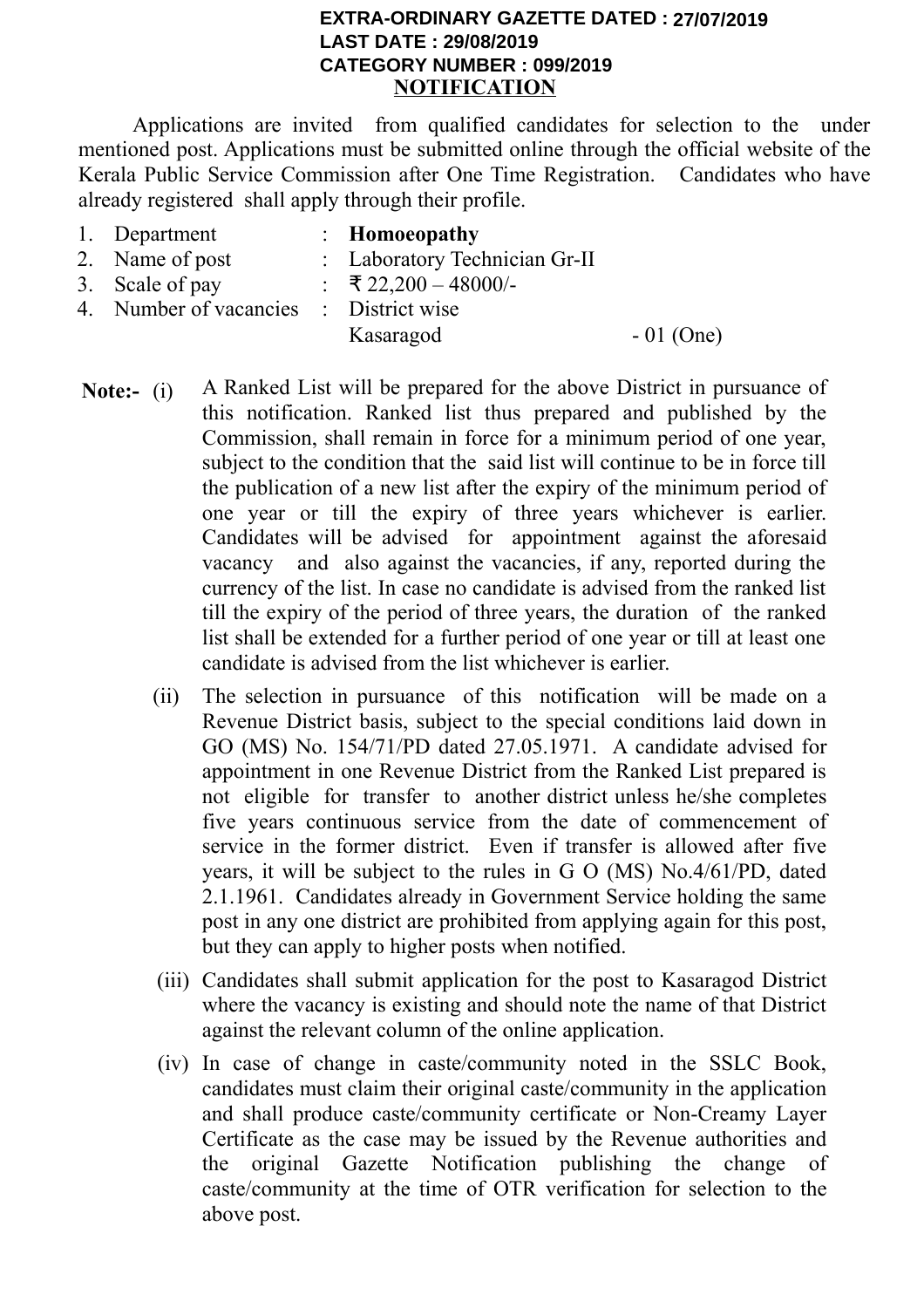- **5.** Method of appointment Direct Recruitment
- **6.** Age Limit **18-36**. Only candidates born between 02.01.1983 and 01.01.2001 (both dates included) are eligible to apply for this post. Other backward Communities and SC/ST candidates are eligible for usual age relaxation).

Note: For concessions allowed in upper age limit, subject to the condition that the maximum age limit shall in no case exceed 50 years, please see para (2) of the General Conditions under Part II of this Notification.

**7.** Qualifications:-

1.A Pass in Higher Secondary/Pre-Degree with Science subjects from any recognized University/Board or its equivalent qualification recognized by the Government.

2. A pass in Medical Laboratory Technician Course conducted by the Medical Colleges in Kerala or equivalent qualification recognized by the Government.

Note :- (i) KS & SSR Part II Rule 10 (a) (ii) is applicable for selection to this post.

- (ii) Candidates claiming equivalent qualification should produce relevant Government orders during verification to prove that the qualification claimed is equivalent to the prescribed qualification for the post.
- **8.** Mode of submitting Applications :-

Candidates must register as per "ONE TIME REGISTRATION" with the Official Website of Kerala Public Service Commission, viz, ['www.keralapsc.gov.in'](http://www.keralapsc.gov.in/) before applying for the post. Candidates who have registered can apply by logging in to their profile using their User-ID and password. Candidates must click on the `Apply Now' button of the respective posts in the Notification Link to apply for a post. The photograph uploaded should be one taken after 31/12/2010. Name of the candidate and the date of taking photograph should be printed at the bottom portion. The photograph once uploaded meeting all requirements shall be valid for 10 years from the date of taking the photograph. There is no change in other instructions regarding the uploading of photographs. No application fee is required. Candidates shall take a printout of the application by clicking the link Registration Card in their profile. Candidates are responsible for the correctness of the personal information and secrecy of password. Before the final submission of the application on the profile, candidates must ensure the correctness of the information on their profile. They must quote their User-ID for further communication with the Commission. Application submitted is provisional and cannot be deleted or altered after submission. The Application will be summarily rejected if noncompliance with the notification is found in due course of processing. Documents to prove Qualification, experience, Community, age etc. have to be produced as and when called for. **Candidates who have Aadhar**